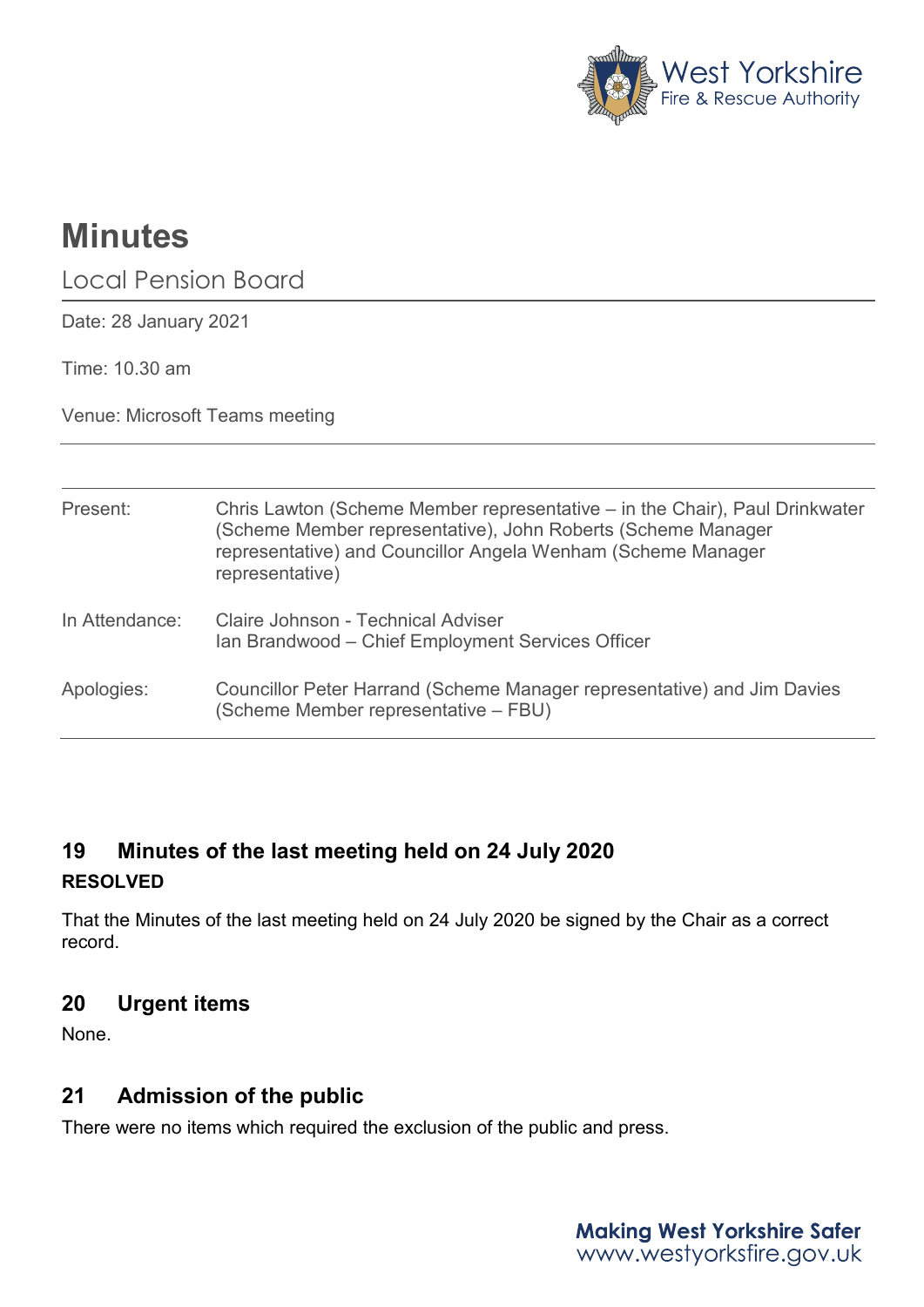# **22 Declarations of interest**

There were no declarations of disclosable interest in any matter under consideration at the meeting.

# **23 Local Pension Board Activity report**

Members considered a report submitted by the Chief Employment Services Officer concerning performance in key areas for the period 1 June 2020 to 31 December 2020.

Members raised the following specific issues;

- Status of enrolment of new recruits (auto-enrolled or opted in)
- Possible benchmarking with other Fire and Rescue Authorities and the Local Government Pension Scheme of numbers of staff in a pension scheme

#### **RESOLVED**

- a) That the report be noted; and
- b) That consideration be given to possible benchmarking of scheme members and that future reports present this figure in tabular form for comparative purposes with a breakdown of gender and those with dual contracts where appropriate.

## **24 Scrutiny and review**

The Chief Employment Services Officer submitted information on the following areas for scrutiny and review;

- Discretions made by the Scheme Manager used on one occasion since the date of the last meeting (reinstatement of child pension)
- Breaches register none identified during the relevant period
- Pension Risk register the register had been updated to incorporate the risk associated with COVID19 and was attached at Annex A to the report
- Compliance deadlines detail of the different compliance deadlines the TPR survey had been delayed due to COVID, and now had a revised deadline for completion of 12/02/2021.

#### **RESOLVED**

- a) That the report be noted; and
- b) That the responses to The Pensions Regulator survey (in consultation with the Chair of the Board and the Scheme Manager) be shared with the Board prior to submission.

## **25 Pension Ombudsman – update**

Members received a report of the Chief Employment Services Officer which presented four relevant sample case reviewed by the Pension Ombudsman since the date of the last meeting as follows;

• Mr H and Mr N – Protected Pension Age and tax-free cash entitlement (upheld)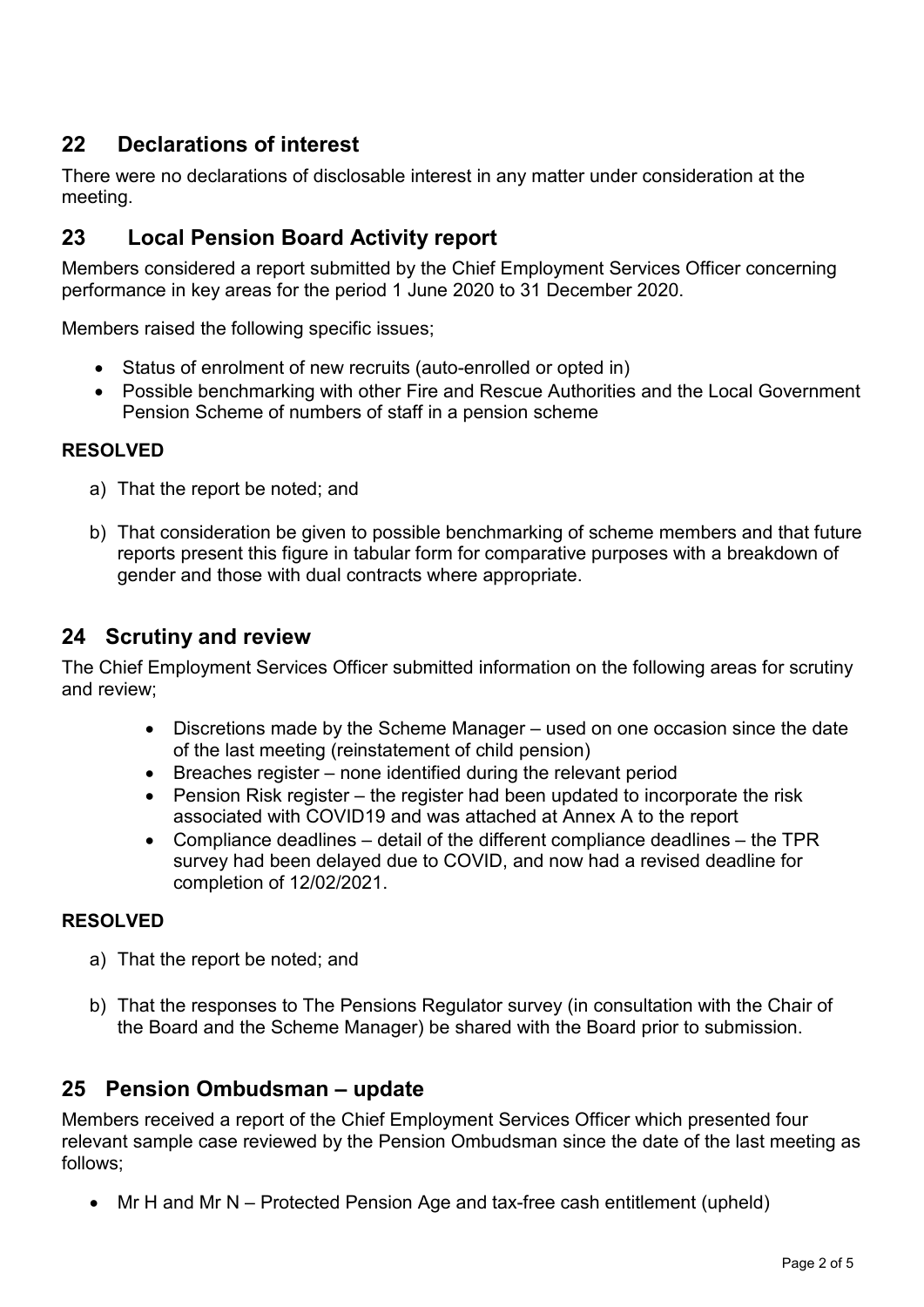- Mr S Protected Pension Age and tax-free cash entitlement (upheld)
- Mr Y Pension overpayment (upheld)
- Mrs  $D iI$ -health entitlement (partly upheld)

### **RESOLVED**

- a) That the report be noted; and
- b) That, with a view to reducing the bulk of the agenda, future reports contain a summary of each case only with a link to the full report as required.

# **26 Legislative update**

The Chief Employment Services Officer submitted a report which provided an update with regard to the following;

- Age Discrimination discussions on the Government remedy ongoing with specific advice and presentation given on the position of West Yorkshire Fire and Rescue Service not to use the immediate detriment guidance issued by the Home Office (HO) to remedy forthcoming retirees. It was reported that the position was included in the general age discrimination risk on the corporate risk register. Further possible HO guidance was anticipated after consultation with the Local Government Association.
- Retained Duty System (Modified) application of O'Brien ruling (payment into a pension scheme from the start date of employment) and its effect on Retained Firefighters with an update on the position of Government which was still working on the scope and mechanics of the settlement exercise
- Exit Payments in the public sector regulations came into force on 4 November 2020 but would have limited application for the Firefighters' pension schemes
- Protected Pension Age ending of HMT COVID-related easement on 31 October 2020
- Equalisation of GMP (guaranteed minimum pension) High Court ruling on the timing of its application. Implications for the Firefighters' pension schemes have been raised with the Home Office by the Local Government Association

#### **RESOLVED**

That the report be noted.

# **27 Self-assessment questionnaire – results**

Members considered the results of the Local Pension Board self-assessment questionnaire produced by The Pensions Regulator with a view to identifying any gaps in either Board members' knowledge or the performance of the Board in meeting its statutory duties.

#### **RESOLVED**

a) That the report be noted; and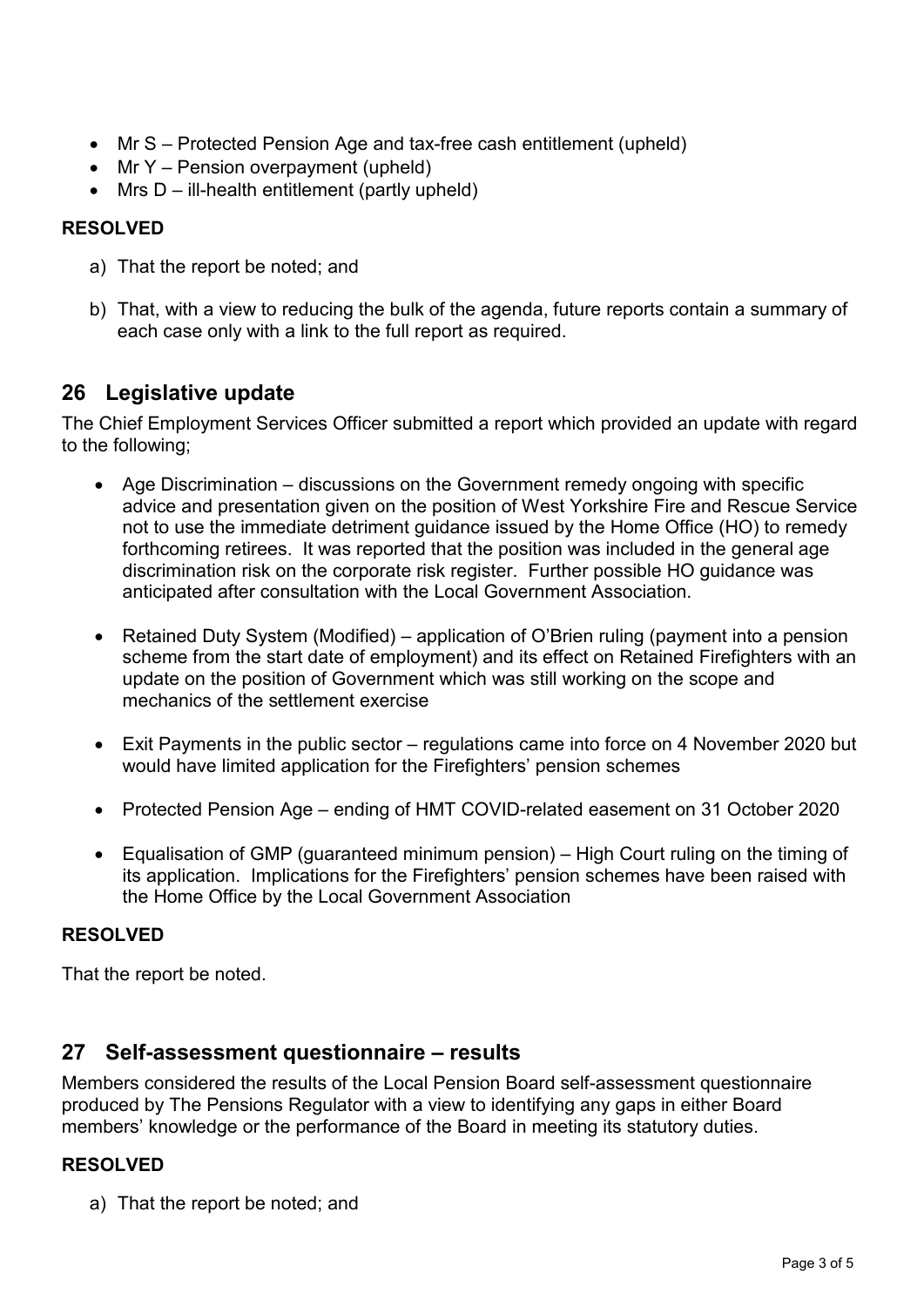b) That, recognising the fact that there were several 'quick wins' in response to the results, a gap analysis be undertaken by the Scheme Manager, the Pensions Manager and the Committee Services Manager and any shortfalls be remedied.

## **28 Scheme Advisory Board Minutes**

#### **RESOLVED**

That the Minutes of the Scheme Advisory Board at meetings held on 1 June and 17 September 2020 be noted.

# **29 West Yorkshire Pension Fund – key performance indicators**

Consideration was given to a report of the Chief Employment Services Officer which advised of West Yorkshire Pension Fund (WYPF) performance in key areas for the periods 1 June – 31 December 2020.

Members were advised that there had been three areas of concern during the reporting period as follows where targets had not been met as follows;

- deferred benefits set up on leaving
- Spouse potential
- Transfer-in quote

#### **RESOLVED**

That the performance of West Yorkshire Pension Fund in key areas be noted.

# **30 Firefighter Pensions England bulletins update**

Consideration was given to the content of bulletins 35 - 40, which had been circulated to Members upon issue by the Scheme Advisory Board (SAB).

All the issues which were pertinent to the internal administration of the Firefighter Pension Schemes had been completed by November 2020 were highlighted as follows;

- Job advert wording
- Template administration strategy (consultation with interested parties)
- Pension forecasts
- Submission of advice on numbers of members who qualify for immediate detriment, and
- Raising of valid purchase orders for invoicing of annual levy

#### **RESOLVED**

That the content of Bulletins 35 – 40 be noted.